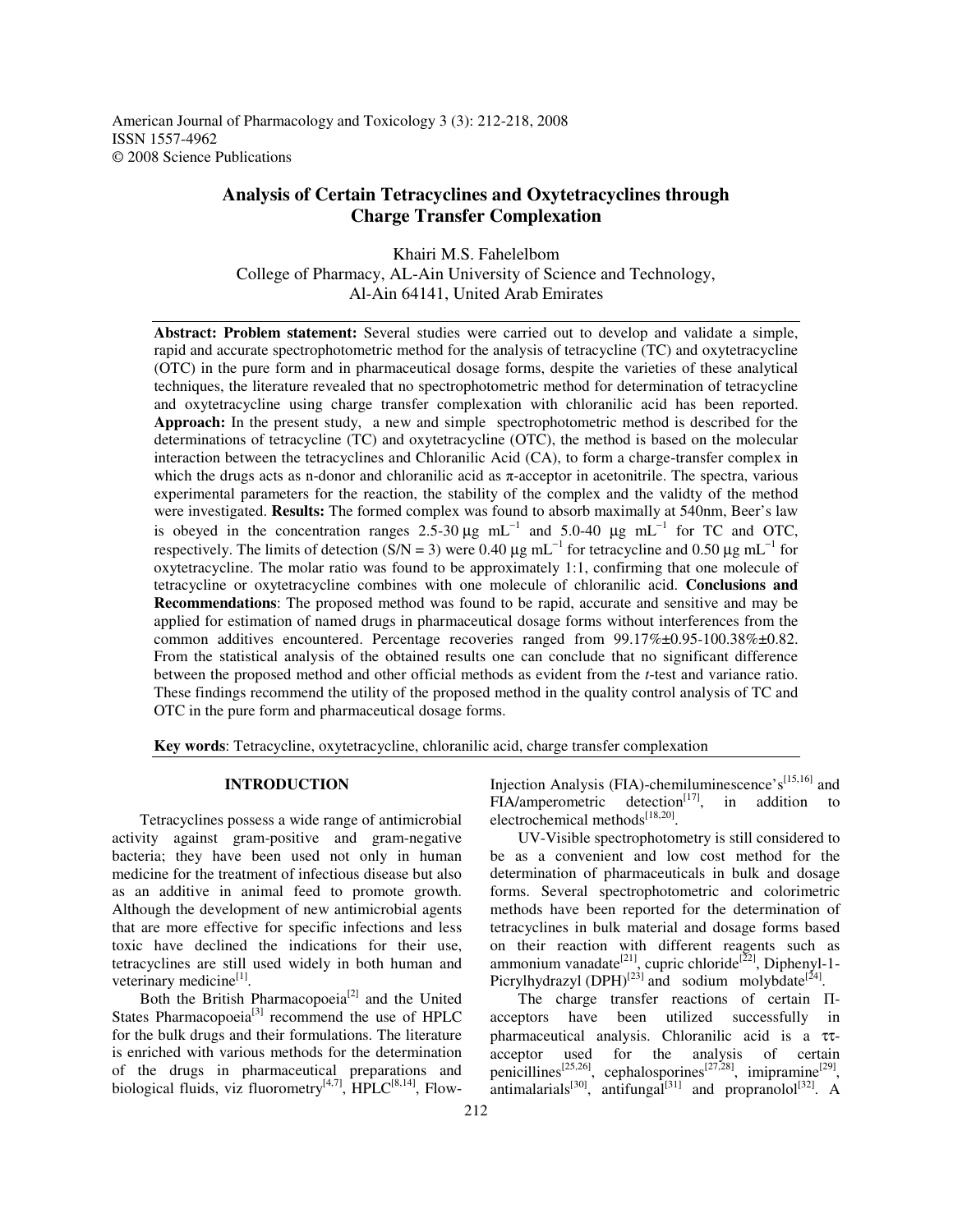review of literature revealed that no spectrophotometric method for determination of tetracycline and oxytetracycline through charge transfer complexation with chloranilic acid has been reported. This led us to study the reaction of chloranilic acid with those drugs in an attempt to develop a simple and reliable spectrophotometric method for their determination either pure form or in formulations.

# **MATERIALS AND METHODS**

**Apparatus:** A Beckman model DU 52 UV-Visible spectrophotometer, with 1-cm quartz cell was used to measure the absorbance values and A Thermo Orion pH meter-model 210 was used in measurement of pH values.

**Materials and reagents:** Double-distilled water and analytical grade reagents were used to prepare all solutions.

 Acetonitrile and methanol were obtained from BDH; Poole, England, chloranilic acid (Merck, Darmstadt, Germany) was prepared as 0.2% w/v solution in acetonitrile.

 Pharmaceutical grade tetracycline and oxytetracycline were obtained from El-Nasser Chemical Co., Egypt and their standard solutions were prepared as 0.05% w/v in methanol, all solutions containing TC and OTC were protected from direct sunlight and artificial light throughout the analysis, because of the photosensitivity of tetracyclines to light.

 Different dosage forms containing tetracycline and oxytetracycline were obtained commercially from different sources.

 Borate buffer 0.05M (pH 9.0) was prepared by dissolving 4.7675 g of borax in distilled water and completed into a 250 mL.

 Acetate buffer pH 3.0 was prepared by dissolving 4 g of anhydrous sodium acetate in 840 mL of water. Sufficient amount of glacial acetic acid (about 155 mL) was added to adjust pH. The solution was transferred into a 1000 mL volumetric flask & diluted to1000 mL with distilled water.

**Calibration curves:** Serial volumes of standard solutions ranging from 0.2-1.0 mL (TC) or 0.25-1.25 (OTC) were transferred into a 10 mL volumetric flask, followed by addition of 2 mL of borate buffer then 1mL of 0.2% chloranilic acid and the volume was brought to the volume with acetonitrile and the absorbance was measured at 540 nm against a reagent blank prepared simultaneously. The absorbance is plotted against final concentration to get the

calibration graphs. Alternatively, the corresponding regression equations were derived.

**Procedures for tetracycline and oxytetracycline raw materials:** An accurately weighed amount (0.05 g) of each of TC and OTC raw material was dissolved in 100 mL of methanol. Two mL of these solutions were transferred into 10 mL volumetric flask, followed by addition of 2 mL of borate buffer and 1 mL of chloranilic acid, the solutions were diluted into 10 mL acetonitrile and the absorbance values were measured against a reagent blank at 540 nm. The % purity was calculated either from the calibration graph or using the corresponding regression equation.

**Procedures for capsules:** From a quantity of the mixed contents of 20 capsules of TC or OTC, an accurately weighed quantity equivalent to 0.5 g of drug was transferred into 100 mL volumetric flask and dissolved in 50 mL of methanol. The contents were shaken and then completed to volume with methanol. After the solutions were filtered, 10 mL of the filtrate were completed to 100 mL with methanol, in order to get 0.05%w/v solution and then the procedure was completed as described under raw material. The concentration was determined using the corresponding regression equation.

**Procedures for oxytetracycline ampoules:** The volumes of 10 ampoules were transferred to a measuring cylinder. An accurately measured volume containing 0.5 g of oxytetracycline was transferred to 100 mL volumetric flask, followed by the addition of 50 mL of methanol, the contents were shaken and completed to volume with methanol. After filtering the solution if necessary, 10 mL of the filtrate were completed to 100 mL with methanol and the procedure was completed as described under raw material and the derived regression equation was used for the determination of the concentration.

## **RESULTS**

 The absorption spectrum of p*-*chloranilic acid in acetonitrile exhibits an absorption band at 390nm, the addition of TC and OTC to this solution produces an immediate change of the yellowish-pink color of chloranilic acid into violet color forming a new characteristic absorption band at 540 nm (Fig. 1). The addition of *c*hloranilic acid to tetracycline having a lone pair of electrons results in the formation of a charge transfer complex of the n- $\pi$  type. This compound is supposed to be an intermediate molecular association complex, which produces the corresponding radical ions in acetonitrile and an absorption band at 540 nm.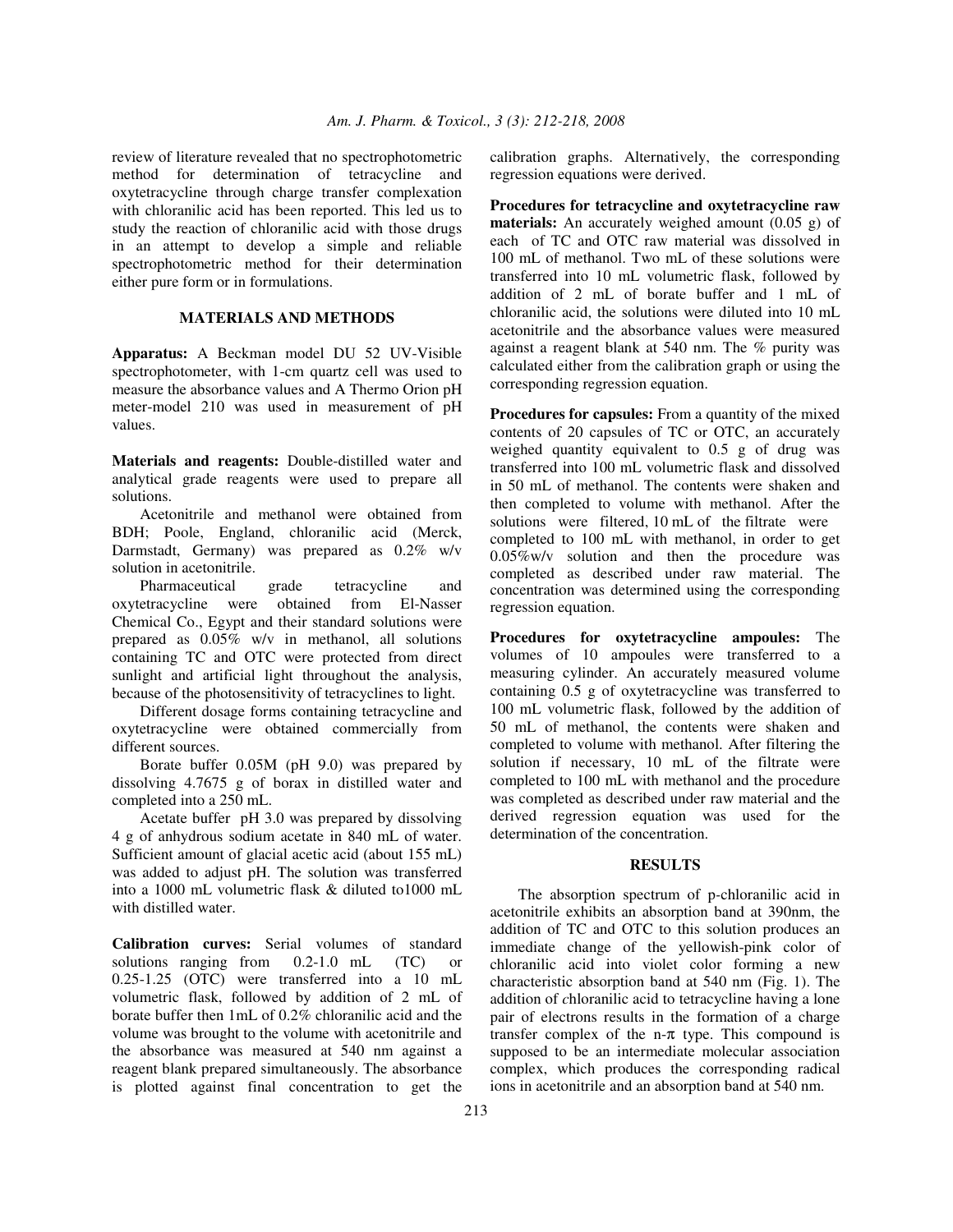

Fig. 1: Absorption spectra of the products of tetracycline  $(30 \mu g m L^{-1})$  oxytetracycline (15  $\mu$ g mL<sup>-1</sup>) and p chloranilic acid

The color intensity reaches its maximum at room temperature and remains stable up to 20 min.

 The effect of the volume of chloranilic acid on the formation of the charge transfer complex was studied by taking 0.5 ml of 0.05% tetracycline and oxytetracycline respectively, followed by addition of different volumes of 0.2% p-chloranilic acid in acetonitrile; the purple color was formed instantly. After the dilution of the reaction mixture to 5 mL with acetonitrile, the absorbencies were recorded. The results show that the highest absorbance was obtained with 1 mL p-chloranilic acid solution (Fig. 2).

 Under the optimum experimental conditions, the absorbance responses were linear to the concentration in relation to concentration of TC over the range 2.5-30  $\mu$ g mL<sup>-1</sup> and OTC over the range 5.0-40  $\mu$ g  $mL^{-1}$ . Beer's law range and detection limits are given in Table 1. Regression analysis of the data indicates that the values of the intercepts were small; the values were 0.0076 for TC and 0.0095 for OTC and the correlation coefficient values were 0.9997 and 0.9989 for TC and OTC respectively.

 Table 2, shows the accuracy and precision of the method as described by; the values for the range, percent error, Standard Deviations (SD) and the Relative Standard Deviation (RSD %) for TC and OTC determined by the proposed method.

Table 1: Analytical parameters for the charge transfer complexes of  $\Gamma$  with p-chloranilic a

| TC and OTC with p-chioralific acid          |            |            |
|---------------------------------------------|------------|------------|
| Parameter                                   | TC         | <b>OTC</b> |
| Beer's law limits $\mu$ g mL <sup>-1</sup>  | $2.5 - 20$ | $5 - 25$   |
| Limit of detection $\mu$ g mL <sup>-1</sup> | 0.40       | 0.50       |
| Linear regression results*                  |            |            |
| Intercept<br>- a                            | 0.0076     | 0.0095     |
| Slope<br>h                                  | 0.0296     | 0.0433     |
| Correlation coefficient                     | 0.9997     | 0.9989     |
| *: $Y = a + bX$                             |            |            |

where, Y is the absorbance for the concentration X in  $\mu$ g mL<sup>-1</sup>



Fig. 2: The effect of chloranilic acid volume on the charge complex reaction with tetracyclines



Fig. 3: The continuous variation method for the stoichiometry of the reaction of chloranilic acid and tetracycline

 The results of the analysis of tetracycline and oxytetracycline capsules using the proposed and USP official methods were described in Table 3.

 The continuous variation method for the stoichiometry of the reaction of p-chloranilic acid with TC and OTC are shown in Fig. 3 and 4.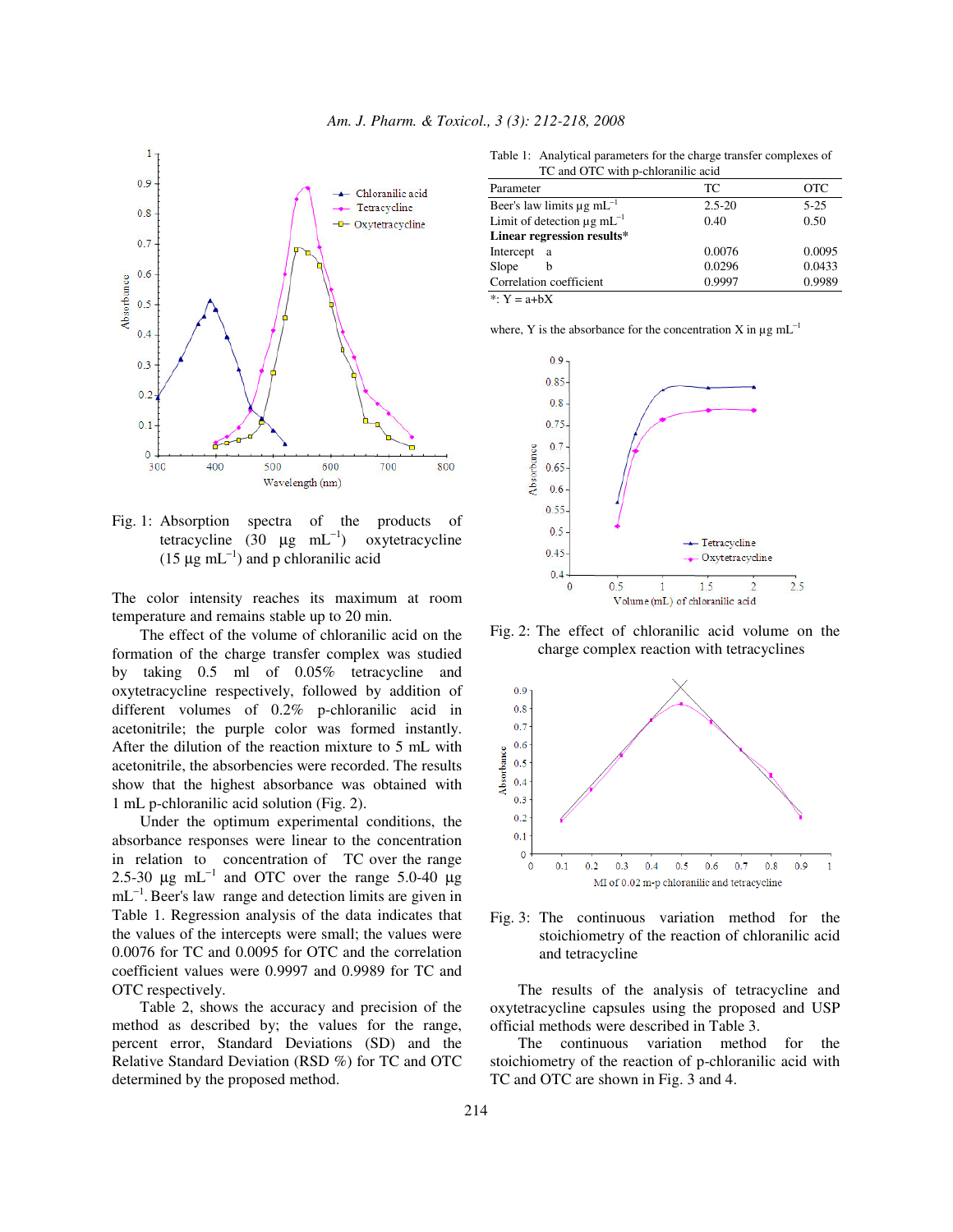| Am. J. Pharm. & Toxicol., 3 (3): 212-218, 2008 |  |  |  |  |  |  |
|------------------------------------------------|--|--|--|--|--|--|
|------------------------------------------------|--|--|--|--|--|--|

| Drug       |                           |                           |                                 | Concentration |                       |                  |      |
|------------|---------------------------|---------------------------|---------------------------------|---------------|-----------------------|------------------|------|
|            | Taken, $\mu$ g m $L^{-1}$ | Found, $\mu$ g m $L^{-1}$ | Range, $\mu$ g mL <sup>-1</sup> | Error $%$     | S, $\mu$ g m $L^{-1}$ | $RSD \% (n = 7)$ | X-u  |
| TC         |                           | 5.04                      | 0.16                            |               | 0.06                  | 1.19             | 0.04 |
|            | 10                        | 10.1                      | 0.24                            | 0.9           | 0.06                  | 0.55             | 0.1  |
|            |                           | 15.11                     | 0.22                            | 0.73          | 0.08                  | 0.53             | 0.11 |
| <b>OTC</b> |                           | 4.94                      | 0.18                            |               | 0.06                  | 1.28             | 0.06 |
|            | 10                        | 9.99                      | 0.25                            | 0.1           | 0.09                  | 0.9              | 0.01 |
|            |                           | 14.96                     | 0.27                            | 0.26          | 0.09                  | 0.6              | 0.04 |

Table 2: Accuracy and precision evaluation parameters for the proposed method

Table 3: Analysis of tetracycline and oxytetracycline capsules using the proposed and USP official methods

| Dosage form                         | Proposed method*       | USP official method** |
|-------------------------------------|------------------------|-----------------------|
|                                     | % Recovery             | % Recovery (Ref.)     |
| Tetraco <sup>®</sup> capsules       | $99.65 \pm 0.78$       | 98.96±0.85            |
| 250 mg tetracycline/<br>capsule     | $t = 0.845(3.306)$ *** | $F = 1.178(6.39)$ *** |
| Tetracycline capsule                | $100.38 \pm 0.82$      | $100.20 \pm 0.95$     |
| (Julphar-UAE)                       |                        |                       |
| 250 mg tetracycline/<br>capsules    | $t = 0.102(3.306)$     | $F = 1.342(6.39)$     |
| Oxytetracycline capsules            | 99.17±0.95             | $99.51 \pm 1.13$      |
| (Julphar-UAE)                       |                        |                       |
| 250 mg oxytetracycline/<br>capsules | $t = 0.165(3.306)$     | $F = 1.415(6.39)$     |
| Terramycin <sup>®</sup> Injection   | $99.23 \pm 1.25$       | $101.10 \pm 1.16$     |
| 250 mg oxytetracycline              | $t = 0.711(3.306)$     | $F = 1.161(6.39)$     |
| $\rm{per}$ 2 mL                     |                        |                       |

\*: Average of at least three triplicate determinations calculated relative to nominal content; \*\*: The United State Pharmacopoeia<sup>[3]</sup>. \*\*\*: Values in parentheses are theoretical values of t and F at  $p = 0.5$ 



Fig. 4: The continuous variation method for the stoichiometry of the reaction of chloranilic acid and oxytetracycline

#### **DISCUSSION**

 It has been reported that p-chloranilic acid exists in three forms<sup>[33]</sup>, the neutral yellow  $H_2A$  at very low pH: the dark violet HA<sup>−</sup> which is stable at pH 2; and the pale-violet  $A_2$  is stable at high pH value. In order to study the suitable conditions for the complexation to occur, the procedure was performed using two different media; pH 3.0 (using acetate buffer) and pH 9 (using borate buffer). At pH 3.0 no complexation has occurred, while at pH 9 complexation and the formation of purple color was immediately noticed.

 For the complexation to occur, free electrons are required, but at low pH medium these free electrons, are involved in protonation reactions in acidic media hence there will be no free electrons to form a complex with chloranilic acid. At high basic medium, pH 9 the electrons of dimethylamine group get involved in the complexation reaction with the chloranilic acid (Scheme 1).



**Analytical performance:** The correlation coefficient values for TC and OTC respectively, indicating a perfect linearity between absorbance and concentration of the drugs within the Beer's law studied limits.

**Accuracy and precision:** The accuracy of the method was established by performing seven replicate analyses on solutions containing three different amounts (within the Beer's law limits) for TC and OTC and calculating the percentage error. The precision of the method was achieved by calculating the Relative Standard Deviation (RSD) for seven determinations at each level. It is clear from the results that, the values obtained for SD, RSD and % Error, indicate the higher accuracy and precision for the proposed method.

**Analysis of TC and OTC in pharmaceutical formulations:** The proposed method, when compared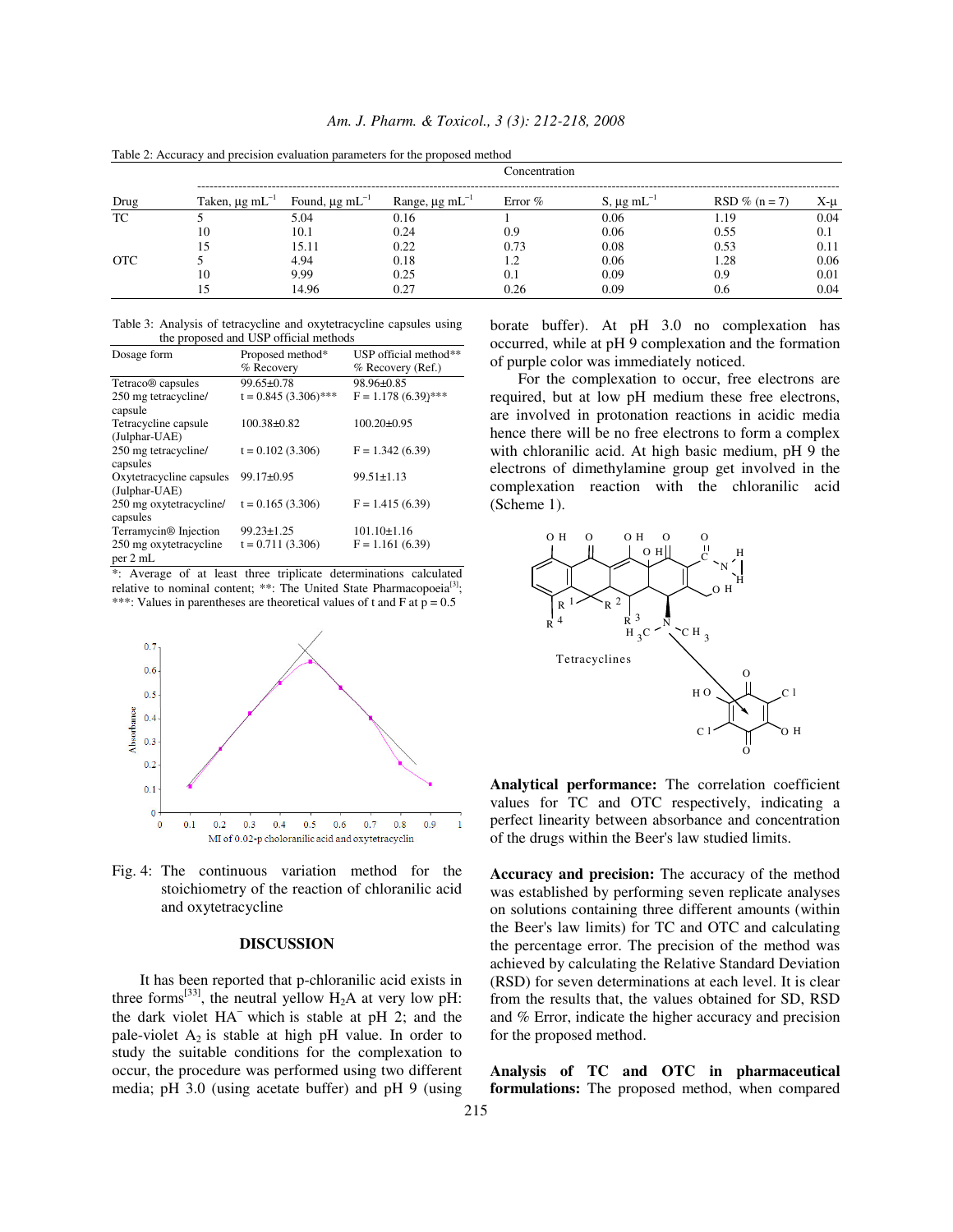to the official ones, offers advantages with regards to, accuracy and precision $^{[37]}$ . The calculated student's t test and Variance ratio F test were less than the respective tabulated ones at  $p = 0.05$ , indicating that the results obtained by the proposed method is in good agreement with those obtained by the official method. Regarding the sensitivity the proposed procedure is as sensitive as the official ones. However the proposed method is simpler and rapid. Moreover results of the determination of in different dosage forms by the proposed method indicate that ingredients other than tetracyclines such as additives, stabilizers and antioxidants of tablets and ampoules did not interfere with the recommended method.

# **The Molar reactivity of chloranilic acid with TC and OTC**

The molar reactivity of chloranilic acid with both drugs in the reaction product was determined by the molar ratio method<sup>[35]</sup> limiting logarithmic method<sup>[36]</sup> and continuous variation method. The molar ratio was found to be approximately 1:1, confirming that one molecule of tetracycline or oxytetracycline combines with one molecule of chloranilic acid. Figure 3 and 4 Show continuous variation method for TC and OTC respectively, other two methods gave the same results. The formation constant of the reaction product  $K_f$  was calculated adopting the following formula<sup>[34]</sup>:

$$
K_f = A/Am/[1 - A/Am)^{n+1} C^n n
$$

Where:

- A = Maximum absorbance
- Am = The absorbance corresponding to intersection of the two tangents of the curve in Fig. 3 and 4
- $C =$  The concentration corresponding to maximum absorbance
- $N =$  The amount of the drug in reaction product. Using this equation
- $K_f$  = Found to be equal to 2307 and 2883 for TC and OTC respectively

 The Gibbs free energy of the reaction was also calculated adopting the equation $[34]$ :

$$
\Delta G = -2.303 \text{ RT log } K_{\text{f}}
$$

Where:

 $\Delta G =$  Gibbs free energy of the reaction

- $R =$ The universal gas constant
- $T =$ The absolute temperature
- $K_f$  = Formation constant of the reaction

The value of  $\Delta G$  is found to be-742.7 and-745 Kcal mole<sup>−</sup><sup>1</sup> , for TC and OTC respectively. The negative value of  $\Delta G$  point out to the spontaneous nature of the reaction.

#### **CONCLUSION**

 From the foregoing discussion charge transfer technique using p-chloranilic acid succeeded for the determination of tetracycline and oxytetracycline in pure form and in pharmaceutical preparations. Pharmaceutical additives did not interfere with the assay.

## **REFERENCES**

- 1. Williams, D. and L. Thomas, 2002. Foye's Principles of Medicinal Chemistry. 5th Edn., Lippincott Williams and Wilkins, Philadelphia, USA., ISBN: 0683307371, pp:1114.
- 2. The British Pharmacopoeia, 2005 Vol. II. Her Majesty Stationary Office, London, pp: 1490-1494, 1932-1934.
- 3. The United Sates Pharmacopeia, 2004. The US Pharmaceutical Convention, N F 27, Rockville, pp: 1386-1392, 1800-1807.
- 4. Fernandez-Gonzalez, R., M.S. Garcia-Falcon and J. Simal-Gandra, 2002. Quantitative analysis for oxytetracycline in medicated premixes and feeds by second-derivative synchronous spectrofluorimetry. Anal. Chim. Acta, 455: 143-148. DOI: 10.1016/S0003-2670(01)01590-2
- 5. Gala, B., A. Gomez-Hens and D. Perez-Bendito, 1997. Simultaneous determination of ampicillin and tetracycline in milk by using a stopped-flow/Tformat spectrofluorimeter. Talanta, 44: 188-1889. DOI: 10.1016/S0039-9140(97)00084-2
- 6. Savage, A.L., S.H. Sarigjo and J. Baird, 1998. Flow injection of tetracycline. Anal. Chim. Acta, 375: 1-4. DOI: 10.1016/j.aca.2004.11.013
- 7. Goicoechen, H.C. and A.C. Olivieri, 1999. synchronous Spectrofluorometric determination of tetracycline in blood serum by chemometric analysis. Comparison of partial least squares and hybrid linear analysis calibration. Anal. Chem., 71: 4361-4368. DOI: 10.1021/ac990374e
- 8. Cherlet, M., M. Schelkens, S. Croublcs and P. De Backer, 2003. Quantitative multi-residue analysis of tetracyclines and their 4-epimers in pig tissues by high-performance liquid chromatography combined with positive-ion electrospray ionization mass spectrometry. Anal. Chim. Acta, 492: 199-213. DOI: 10.1016/S0003- 2670(03)00341-6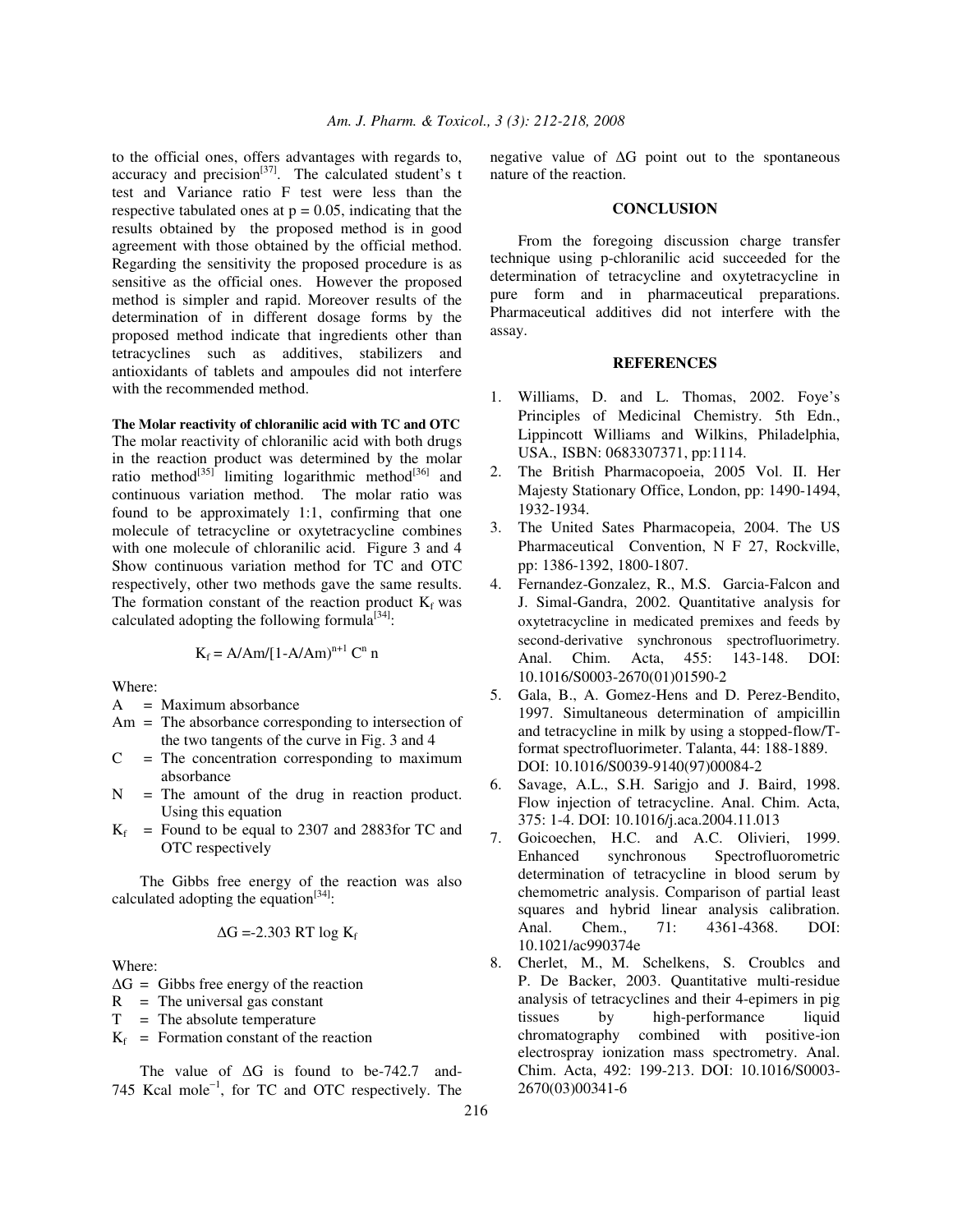- 9. Delepee, R., D. Maume, B. Le Bizee and H. Pouliquen 2000. Preliminary assays to elucidate the structure of oxytetracycline degradation products in sediments: Determination of natural tetracyclines by high-performance liquid chromatography-fast atom bombardment mass spectrometry. J. Chromatogr. B., 748: 369-381. DOI: 10.1016/S0378-4347(00)00355-8
- 10. Zhu, J., D.D. Snow, D.A. Cassada and J. Monson, 2001. Analysis of oxytetracycline, tetracycline and chlortetracycline in water using solid-phase extraction and liquid chromatography-tandem mass spectrometry. J. Chromatogr. A., 928: 177-186. DOI: 10.1016/S0021-9673(01)01139-6
- 11. Monser, L. and F. Darghouth, 2002. Rapid liquid chromatographic method for simultaneous determination of tetracyclines antibiotics and 6- Epi-doxycycline in pharmaceutical products using porous graphitic carbon column. J. Pharm. Biomed. Anal., 23: 353-362. DOI: 10.1016/S0731- 7085(00)00329-0
- 12. Cinquina, A.L., F. Longo, G. Anastasi, L. Giannetti and R. Cozzani, 2003. Validation of a highperformance liquid chromatography method for the determination of oxytetracycline, tetracycline, chlortetracycline and doxycycline in bovine milk and muscle. J. Chromatogr. A., 987: 227-233. DOI: 10.1016/S0021-9673(02)01446-2
- 13. Delepee, R. and H. Pouliquen, 2003. Ion-paired solid phase extraction as a sample preparation strategy for the high-performance liquid chromatographic determination of oxytetracycline in the bryophyte *Fontinalis antipyretica*. Anal. Chim. Acta, 475: 117-123. DOI: 10.1016/S0003- 2670(02)01222-9
- 14. Charoenraks, T., S., Chuanuwatanakul, K. Honda, Y. Yamaguchi and O. Chailapakul, 2005. Analysis of tetracycline antibiotics using HPLC with pulsed amperometric detection. Ana. Sci., 21: 241-245. DOI: 10.2116/analsci.21.241
- 15. Zheng, X., Y. Mei and Z. Zhang, 2001. Flowinjection chemiluminescence determination of tetracyclines with in situ electrogenerated bromine as the oxidant. Anal. Chim. Acta, 440: 143-149. DOI: 10.1016/S0003-2670(01)01050-9
- 16. Han, H., Z. He and Y. Zheng, 1999. Chemiluminescence determination of tetracyclines using a tris  $(2, 2)$ -bipyridine) ruthenium  $(II)$  and potassium permanganate system. Anal. Sci., 15: 467-470. DOI: 10.2116/analsci.15.467
- 17. Palahran, S., T. Charoenaraks, N. Wangfuengkanagul, K. Grudpan and O. Chailapakul, 2003. Flow injection analysis of tetracycline in pharmaceutical formulation with pulsed amperometric detection Anal. Chim. Acta, 449: 191-197. DOI: 10.1016/S0003-2670(03)00948-6
- 18. Tanase, I., I. David, G. Radu, E. Iorgulescu and V. Magearu. 1996. Optimised electroanalysis of tetracycline by alternating current polarography. Analusis, 24: 281-284.

http://cat.inist.fr/?aModele=afficheN&cpsidt=2500708

- 19. Kazemifard, A.G. and D.E. Morre, 1997. Evaluation of amperometric detection for the liquid-chromatographic determination of tetracycline antibiotics and their common contaminants in pharmaceutical formulations. J. Pharm. Biomed. Anal., 16: 689-696. DOI: 10.1016/S0731-7085(97)00089-7
- 20. Oungpipat, W., P.W. Alexander and P. Southwell-Keely, 1995. Flow injection detection of tetracyclines by electrocatalytic oxidation at a nickel-modified glassy carbon electrode. Analyst, 120: 1559-1565. DOI: 10.1039/AN9952001559
- 21. Abdel-Kahlek, M.M. and M.S. Mahrous, 1983. Spectrophotometric determination of tetracyclines and cephalosporins with ammonium vanadate. Talanta, 30: 792-797. DOI: 10.1016/0039- 9140(83)80181-7
- 22. Suha, U., 1989. Colorimetric determination of tetracycline derivatives in pharmaceutical preparations. J. Assoc. Anal. Chem., 72: 242-244. http://www.ncbi.nlm.nih.gov/pubmed/2708271
- 23. Emara, K.M., H.F. Askel and G.A. Saleh, 1991. Spectrophotometric determination of tetracycline and oxytetracycline in pharmaceutical preparations. Talanta, 38: 1219-1221. DOI: 10.1016/0039- 9140(91)80095-H
- 24. Jelikie-Stankov, M., D. Veselinovic, D. Maslesev and Z. Radovic, 1989. Spectrophotometric determination of oxytetracycline in pharmaceutical preparations using sodium molybdate as analytical reagent. J. Pharm. Biomed. Anal., 7: 1565-1570. DOI: 10.1016/0731-7085(89)80166-9
- 25. Leming, D., X. Qingqin and Y. Jianmei, 2003. Fluorescence spectroscopy determination of fluoroquinolones by charge-transfer reaction. J. Pharm. Biomed. Anal., 33: 693-698. DOI: 10.1016/S0731-7085(03)00365-0
- 26. Mostafa, S., M. El-Sadek and E. AwadAlla, 2002. Spectrophotometric determination of ciprofloxacin, enrofloxacin and pefloxacin through charge transfer complex formation*.* J. Pharm. Biomed. Anal., 27: 133-142. DOI: 10.1016/S0731- 7085(03)00365-0